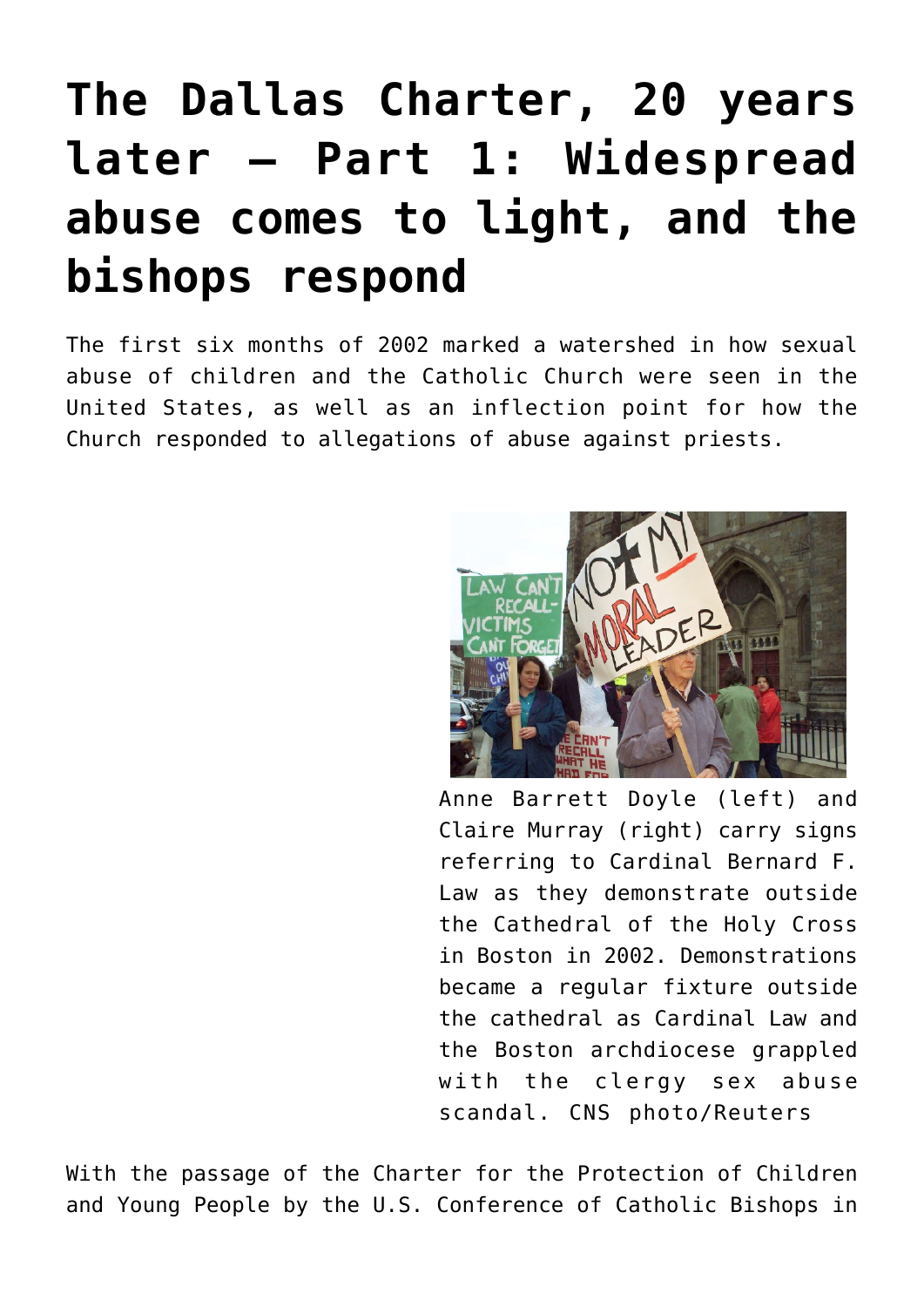June of that year, the bishops established national norms to hold dioceses accountable for protecting children and ministering to people who had been harmed.

[The charter,](https://www.osvnews.com/2022/05/24/editorial-the-dallas-charter-is-succeeding-but-there-is-more-work-to-be-done/) which has been updated three times since 2002 and will be reviewed for a fourth update next year, starts with an apology to victims. Its 17 articles discuss how parishes should promote the healing of and reconciliation with survivors of clerical sexual abuse, respond effectively to allegations, ensure accountability and try to create a safe environment "to protect the faithful in the future."

"Just the fact that we're talking about this — this wasn't everyday conversation then," said Deacon Bernie Nojadera, executive director of the USCCB's Secretariat for Child and Youth Protection since 2011. Before that, he served as director of the Office for the Protection of Children and Vulnerable Adults with the Diocese of San Jose, California. "We're bringing it to the light. It used to be, at all costs, avoid scandal and such. It's now about the survivors and the victims. It's a major paradigm shift. …

"When the bishops had met in Dallas 20 years ago in June, to be able to have this document that we have now, and then eventually the accompanying essential norms, right out of the gate it was a wonderful document to get the central Church to center in on the mission. We got this road map to gather resources, establish offices, require diocese to establish policies and procedures."

#### *[Read part 2 in this series here.](https://www.osvnews.com/2022/06/10/the-dallas-charter-20-years-later-part-2-procedures-have-been-implemented-but-the-church-is-not-finished/)*

Victim-survivors of sexual abuse by priests, child protection professionals like Deacon Nojadera and bishops say the charter undoubtedly made the Catholic Church in the United States safer for children and other vulnerable people, and it offered a path to begin to address the harm suffered by those already hurt. This boiling over of revelations of past abuse in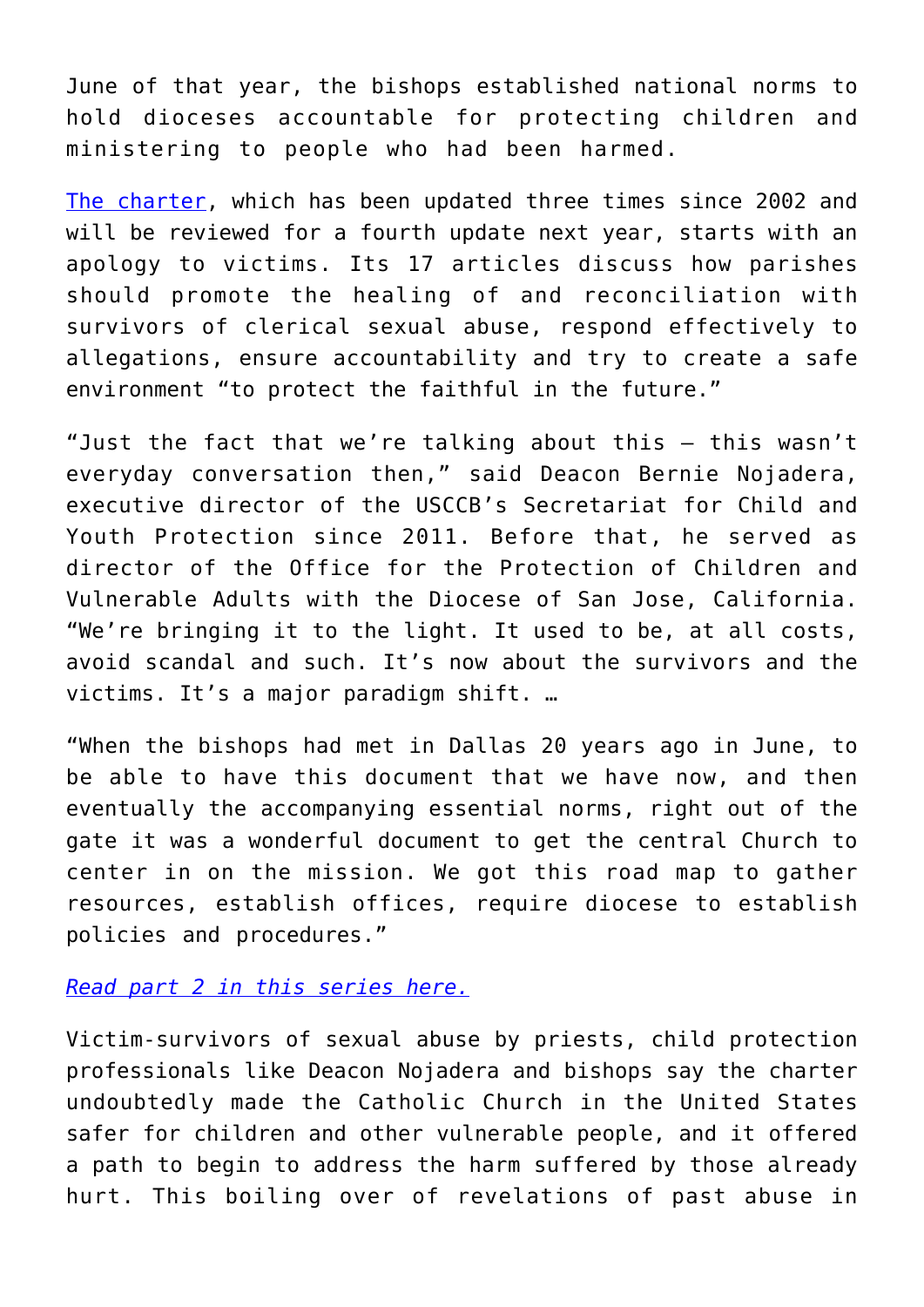January 2002 prompted the bishops to take action, and that action came in the form of the Dallas Charter.

### **Early public cases**

On Jan. 6, 2002, Epiphany Sunday, the Boston Globe published the first installment of its Spotlight series on sexual abuse by priests in the Church. The story was keyed to the trial of John Geoghan, a former priest, for one instance of abuse. The newspaper didn't focus just on that one incident, though; it discussed the 130 civil lawsuits the Archdiocese of Boston had faced based on Geoghan's abuse of children that stretched back decades, and how, for years, Boston's bishops knew he had abused children and kept reassigning him anyway.

The two-part investigative series, along with more than a half-dozen follow-up stories, serves as the basis for the 2015 film "Spotlight," which won Best Picture at the 2016 Academy Awards.

From the moment the first story was published, the scandal rarely left the front pages, as dioceses around the country received hundreds of new allegations of sexual abuse by priests, announced investigations and held listening sessions. While Boston was the epicenter, the scandal widened with reports of abuse from all over the country.

The idea that a priest  $-$  a beloved pastor, even  $-$  could do something so wrong wasn't new. Gilbert Gauthe, who had been a priest of the Diocese of Lafayette, Louisiana, was removed from ministry in 1983 and pled guilty to abusing 37 children in 1985 in a case that also made national headlines. In the early 1990s, James Porter pleaded guilty to abusing 28 children in the Diocese of Fall River, Massachusetts, while he was a priest there in the 1960s. Less than a year earlier, the diocese had settled 68 civil suits involving Porter, who died in 2005 after many years in prison.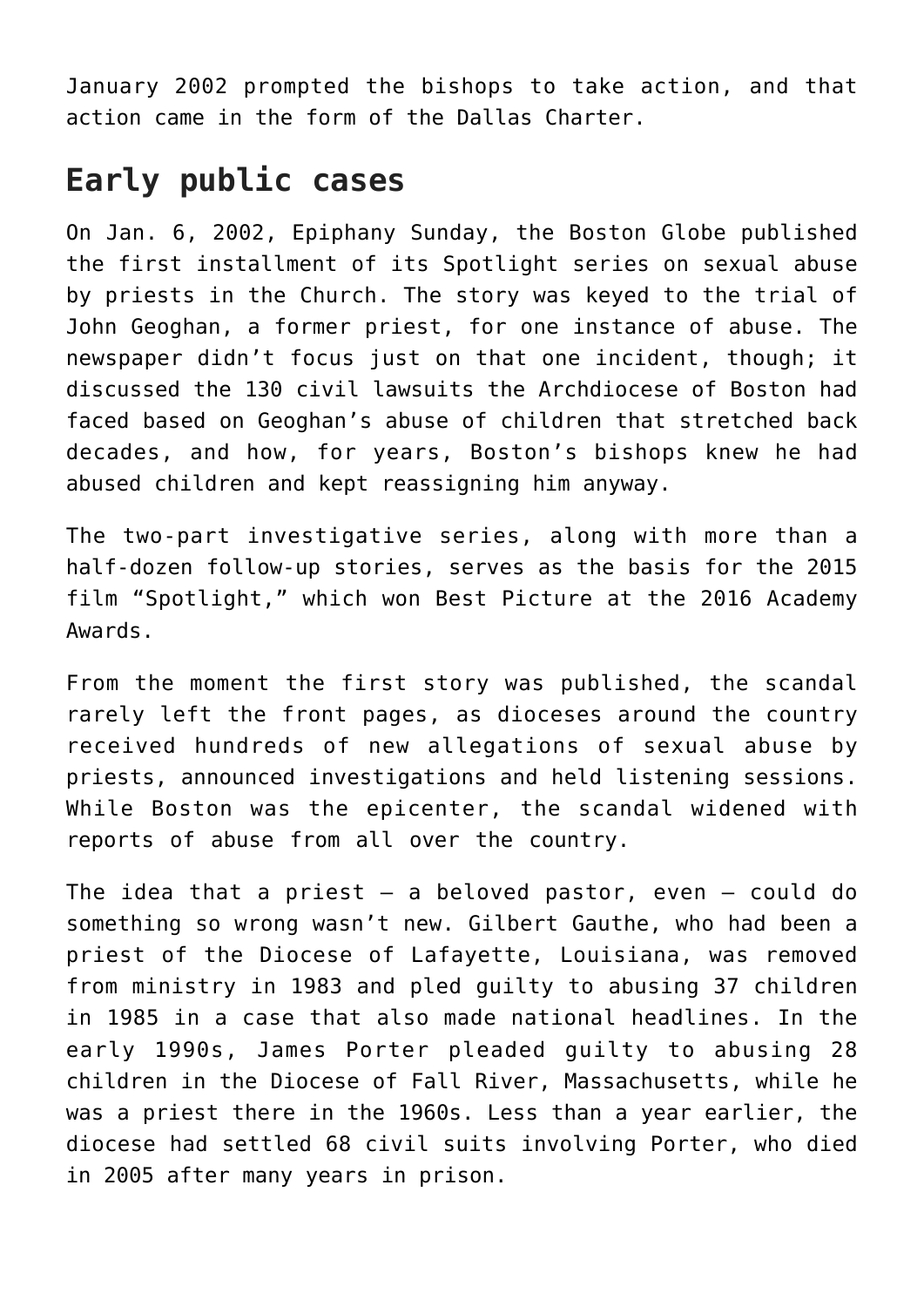Eventually, those earlier scandals faded.



Rachel McAdams, Mark Ruffalo, Brian d'Arcy James, Michael Keaton and John Slattery star in a scene from the movie "Spotlight," which chronicles the Boston Globe's uncovering of the clergy sex abuse scandal in the Archdiocese of Boston in 2002. (CNS photo/Open Road Films)

"I recall the Jan. 6 headline from the Boston Globe and was shocked to have read that," said Deacon Nojadera, who was working in the Diocese of San Jose at the time. "I was thinking, well, it'll probably be a couple of news cycles. Two years later, it was still headline news. As a result of that initial headline from the Boston Globe, we started getting these reports of sexual abuse of minors involving clergy starting to pop up. The following year, in 2003, the state of California opened up its statute of limitation for this crime. For that year, the nonstop phone calls and emails of folks that wanted to report their allegations of abuse, a good number of them historical in nature … there were just so many people."

Bishop David Kagan of Bismarck, North Dakota, also remembers being shocked at the news from Boston. At the time, Bishop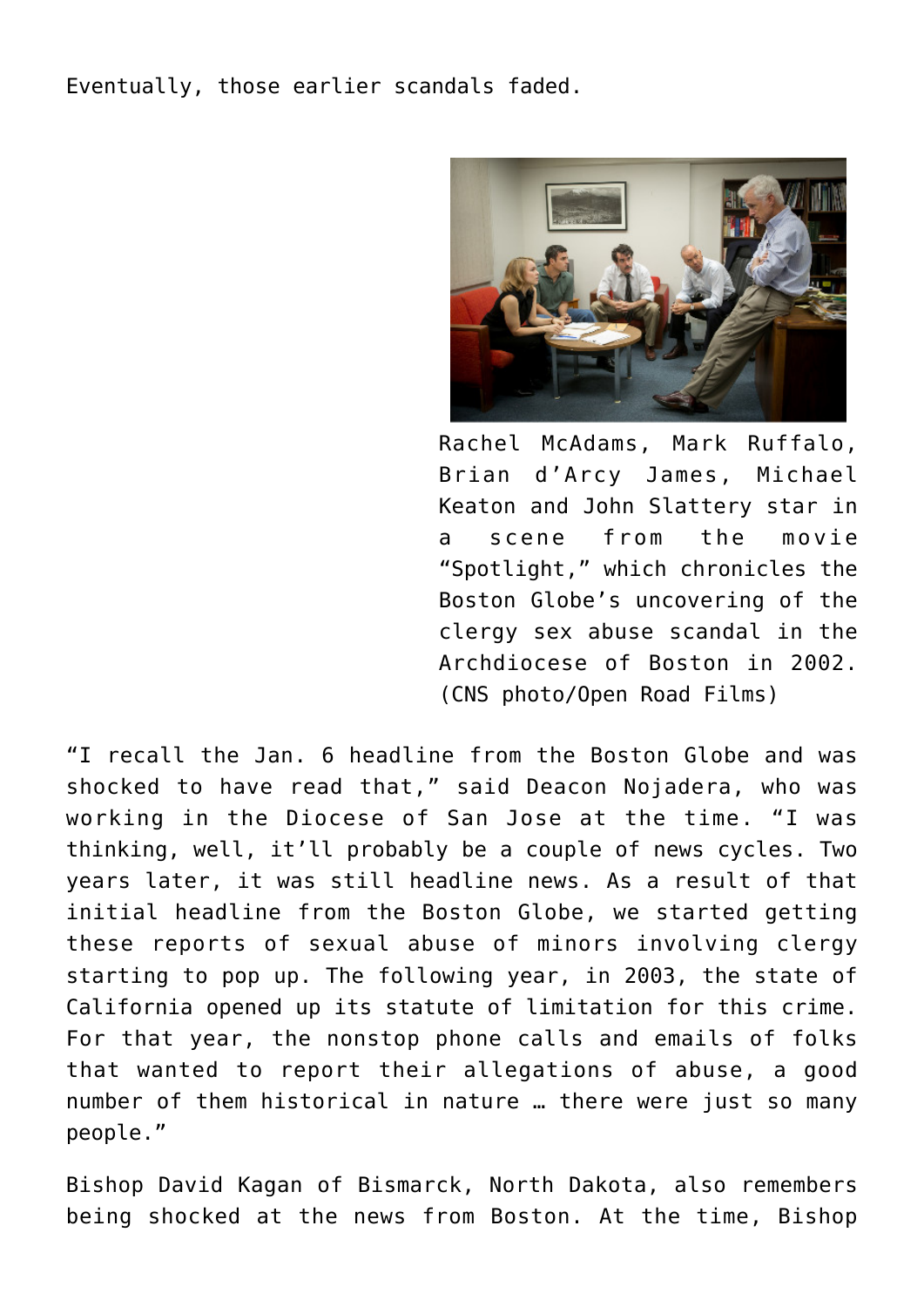Kagan was vicar general and moderator of the curia in the Diocese of Rockford, Illinois, and he worked with the diocese's existing review board when they received allegations.

"I found it to be a bit of an aberration that a person like this priest, who was known as an abuser, would be shuffled around," Bishop Kagan said. "In my own experience as a parish priest and a diocesan official, that was totally foreign to my way of thinking. … I have somewhat of a jaundiced view of the secular media, because they have their own agenda to pursue, but there was a kernel of truth there."

In time, Bishop Kagan said, he came to understand that it wasn't an aberration.



*"I was thinking, well, it'll probably be a couple of news cycles. Two years later, it was still headline news."* — Deacon Bernie Nojadera

## **'A real cascade of revelations'**

Teresa Pitt Green watched the news that winter with mixed emotions. In the early 1990s, she had reported to being sexually abused by a priest when she was a child, and none of what she saw seemed new.

"I had two impressions," Pitt Green said. "One was that I was glad, really glad, that people were coming forward and hoping that they would come out of the shadows and into the light and find comfort for what they had suffered. But I had been dealing with my survivor experience for a very long time. I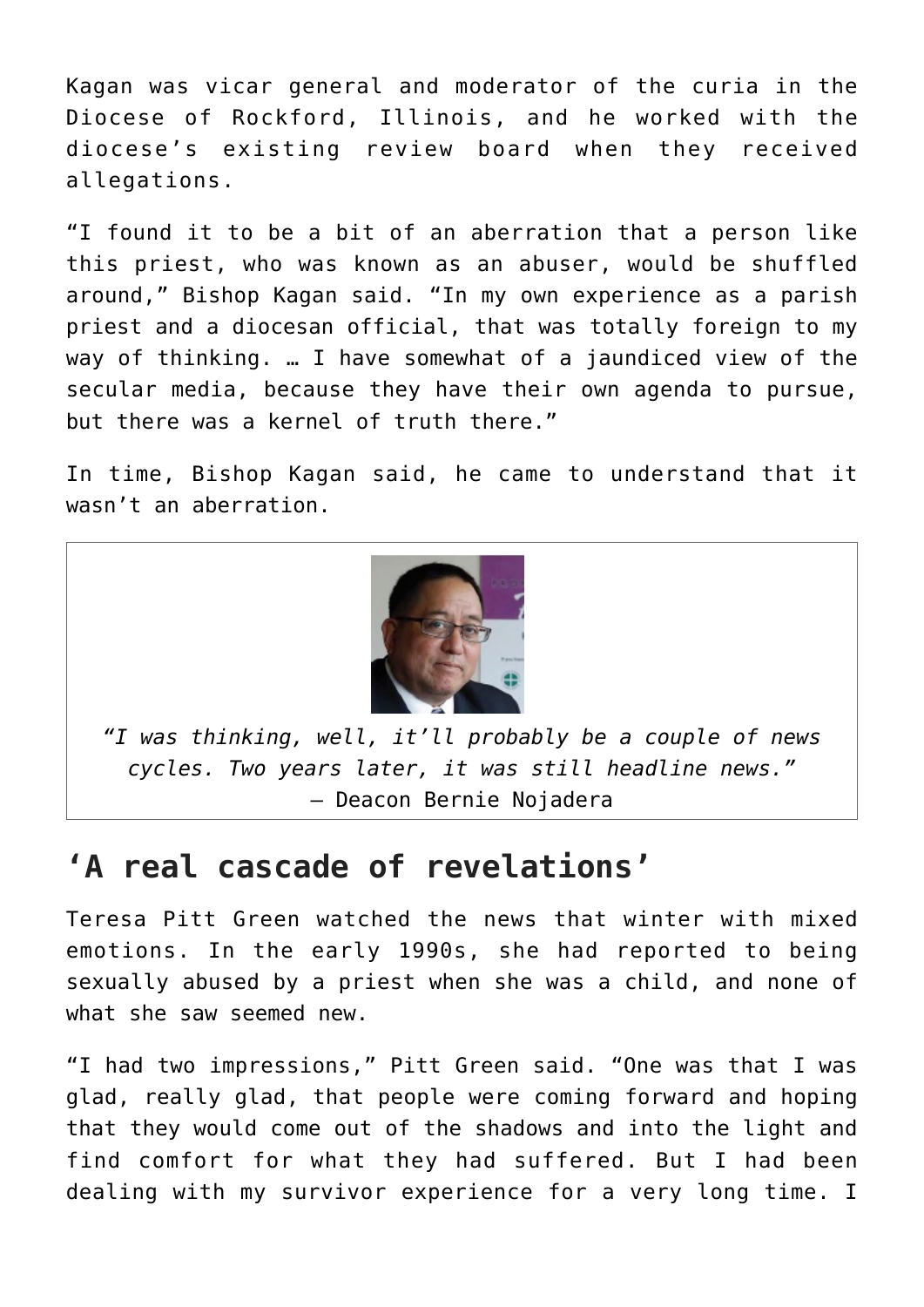was a bit jaded about the Catholic Church."

She first came forward, she said, after already receiving years of therapy, when she was facing a brain surgery and didn't want to die without reporting what happened to her, because she didn't want her abuser to harm anyone else.

When she reported the abuse to the diocese, Pitt Green said, "they did their best. But they did a bad job dealing with me. They did try to listen, but it was a time when the Church didn't know how to deal with survivors."

This time, though, was different. The allegations didn't stop, and neither did the news stories or the rising anger of many Catholics — not just at offending priests, but at bishops who were seen as enabling them.

"It was a cascade, a real cascade of revelations," said Father Thomas Berg, director of seminary admissions and a professor of moral theology at St. Joseph Seminary in Yonkers, New York. "I'm thinking of that closing scene in [the film] 'Spotlight,' when all the phones start ringing. … The revelations of actual abuse always make your stomach churn, and they're awful, but in its own way, there was the awfulness of this mysterious blindness and ineptness to act on the part of the bishops that became part of the scandal."

Berg recalled being a young man discerning his vocation to the priesthood in the 1980s and being appalled by the sexual promiscuity going on in some of the religious communities he visited. The willingness to tolerate violations of celibacy, he believes, played into the bishops' seeming inability to deal adequately with priests who sexually abused children and teenagers.

"The bishops either turned a blind eye to it, or fell into this hapless sense of, 'There's nothing we can do about it. Boys will be boys,'" Berg said.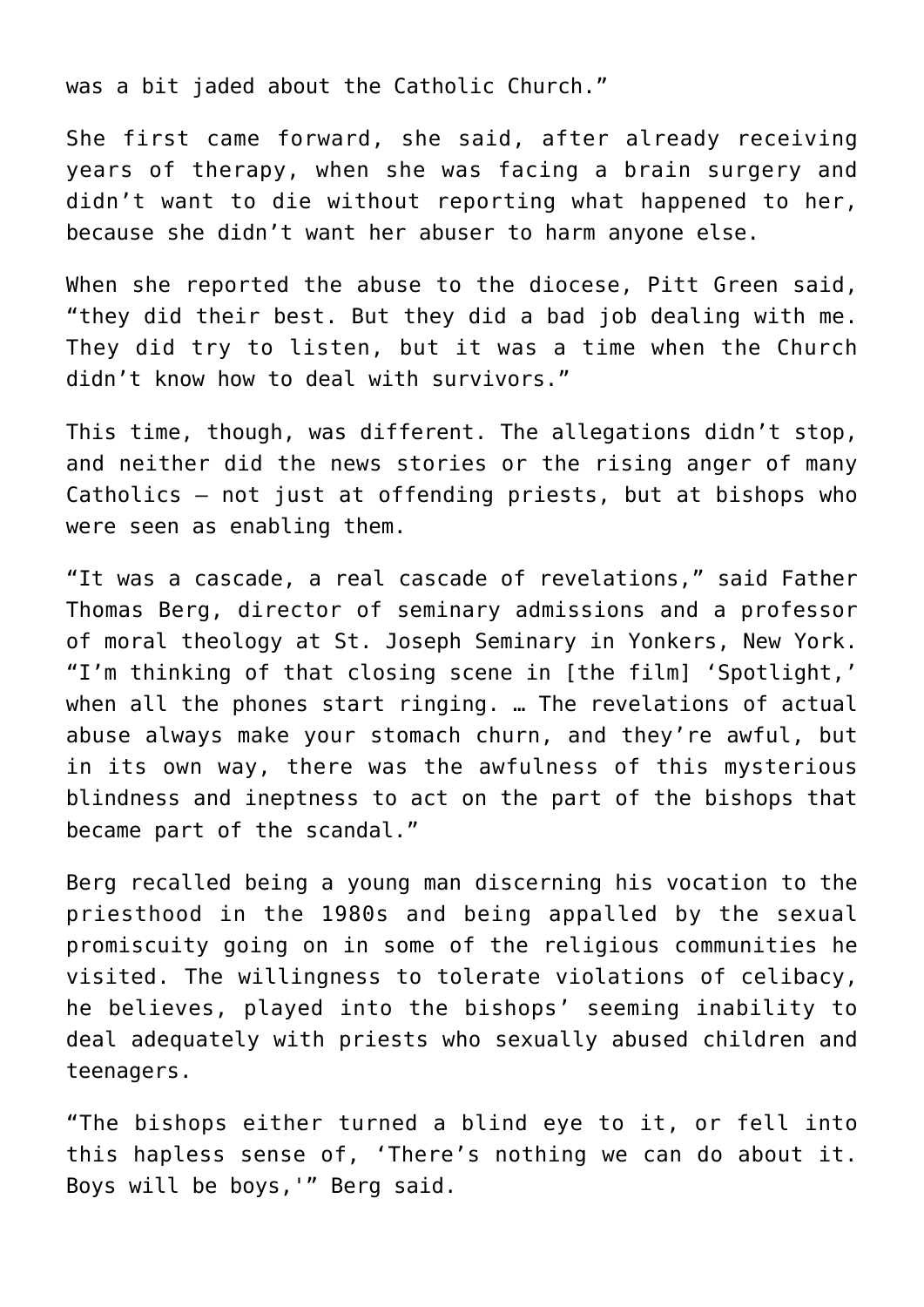One bishop, Anthony O'Connell of the Diocese of Palm Beach, Florida, stepped down in March 2002 after news came out that the Diocese of Jefferson City, Missouri, had paid a \$125,000 settlement in 1996 after a teenage seminarian had accused him of misconduct. The misconduct and the settlement took place before O'Connell became a bishop, leading then-Bishop Wilton Gregory, who was serving as president of the USCCB to say, "[There] is a serious obligation on the part of anyone, in conscience, to make such matters known. You don't need a conference of bishops to tell you that. It's common sense." Now-Cardinal Gregory is archbishop of Washington, D.C.



*"I had two impressions. One was that I was glad, really glad, that people were coming forward and hoping that they would come out of the shadows and into the light and find comfort for what they had suffered. But I had been dealing with my survivor experience for a very long time. I was a bit jaded about the Catholic Church."* — Teresa Pitt Green

### **First steps**

Dioceses around the country held listening sessions and set new policies in place, although some of them fell short of requiring that priests with even one credible allegation of abuse against them be completely removed from ministry.

Cardinal Bernard Law, archbishop of Boston, did announce support for zero-tolerance policy shortly after the Boston Globe articles ran, and he removed at least eight priests from ministry because of prior allegations by the following month. Pope St. John Paul II called members of the leadership of the U.S. Catholic Church to the Vatican to discuss the situation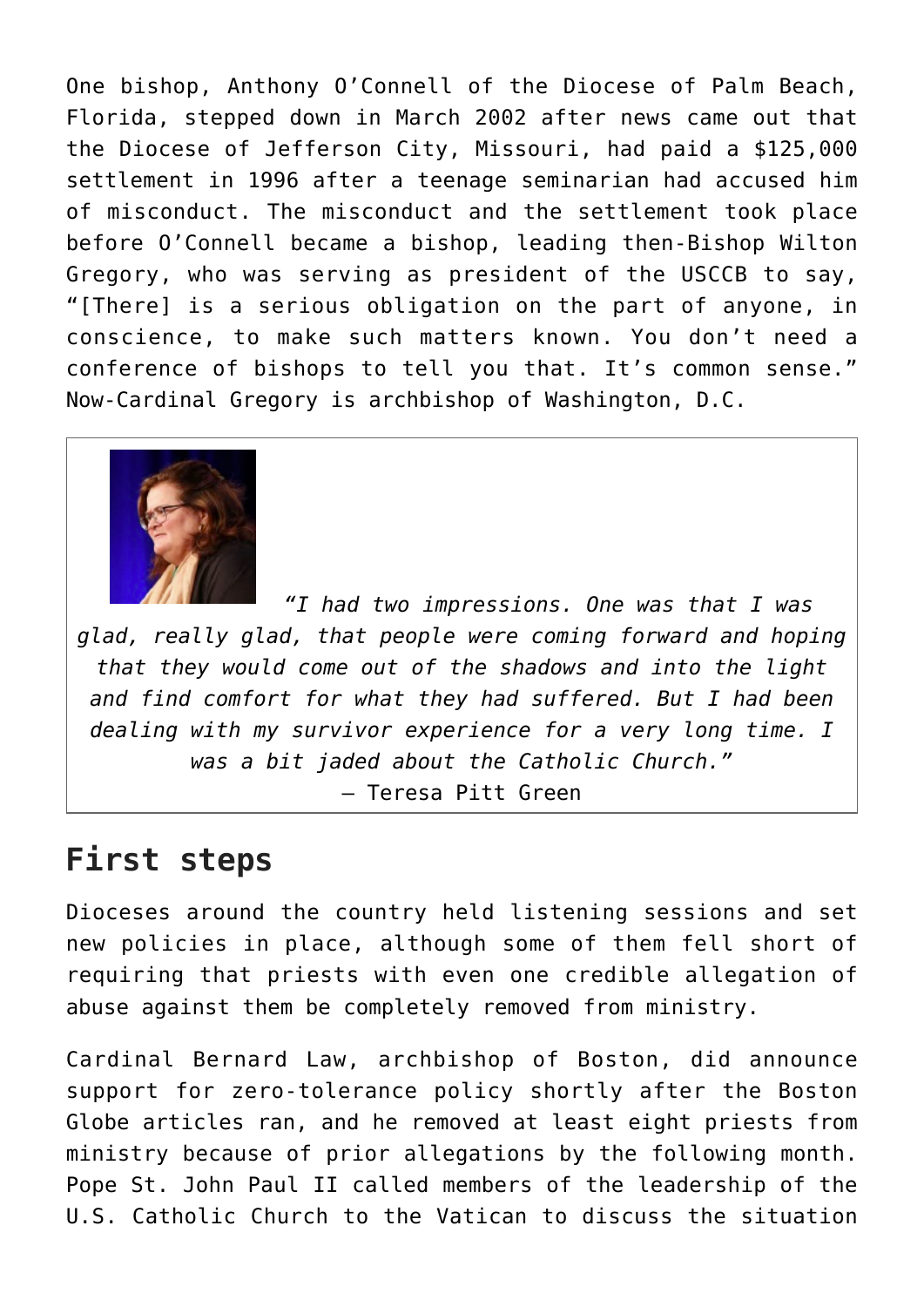at the end of April 2002.

Bishops also pointed to actions they had taken, including the 1992 resolution they adopted listing five principles for handing allegations of sexual abuse of minors by priests. The resolution recommended that dioceses:

Respond promptly to all allegations of abuse where there is reasonable belief that abuse has occurred.

If such an allegation is supported by sufficient evidence, relieve the alleged offender promptly of his ministerial duties and refer him for appropriate medical evaluation and intervention.

Comply with the obligations of civil law as regards reporting of the incident and cooperating with the investigation.

Reach out to the victims and their families and communicate sincere commitment to their spiritual and emotional wellbeing.

Within the confines of respect for privacy of the individuals involved, deal as openly as possible with the members of the community.

In 1993, the bishops' conference created its ad hoc committee on sexual abuse, which would become a standing committee after the charter passed. U.S. bishops also petitioned Pope St. John Paul II for U.S. exceptions to canon law to make it easier to laicize priests who had abused children.

Also in 1993, Archbishop Robert Sanchez of Santa Fe, New Mexico, stepped down following accusations of past sexual impropriety with two teenage girls, and in the Archdiocese of Boston, John Geoghan was removed from ministry. He was laicized four years later.

Late in 1994, the ad hoc committee gave the bishops the first of three volumes of "Restoring Trust," which included detailed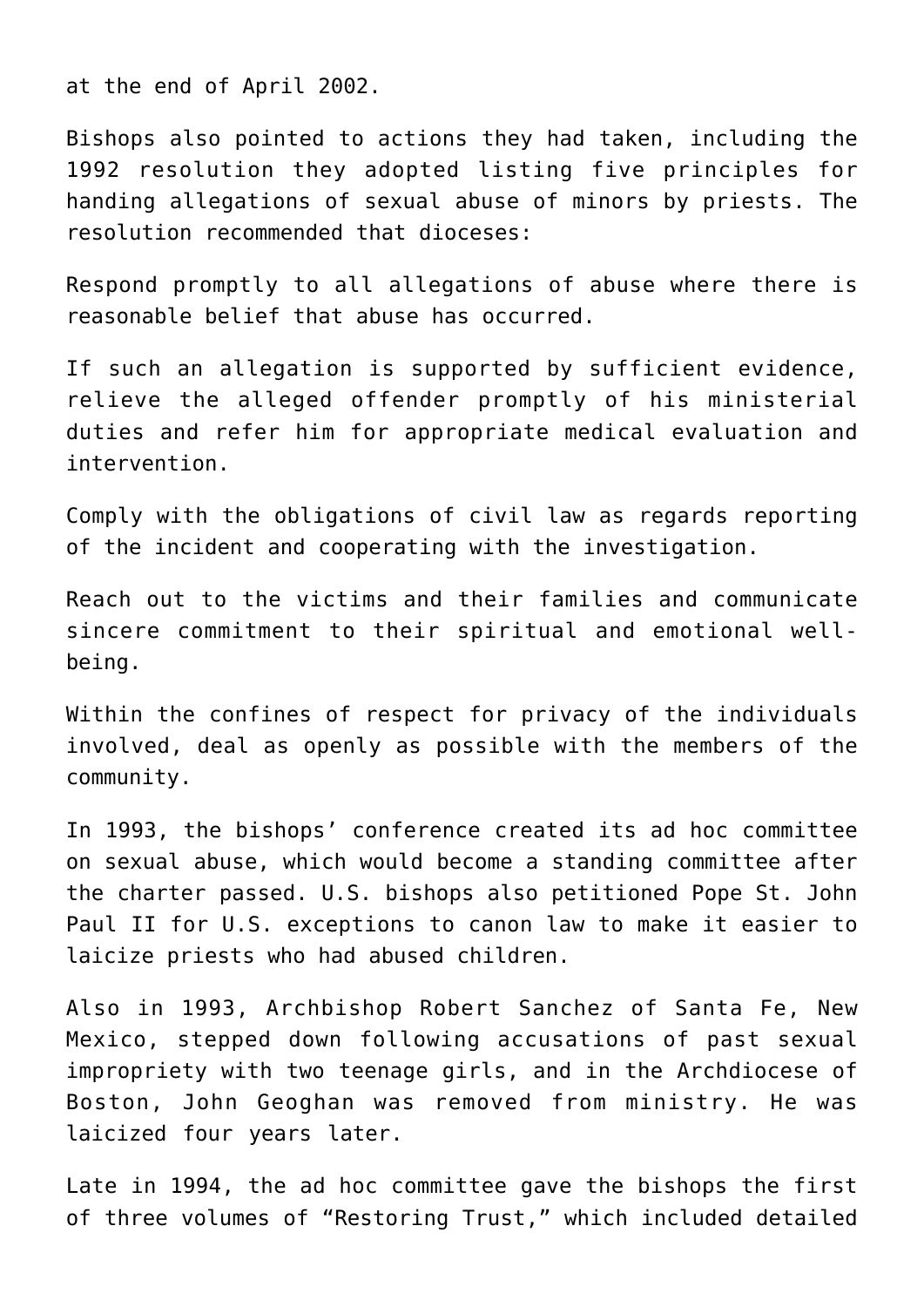evaluations of diocesan policies and suggestions for making them more effective. Updated volumes were issued in the few years after.

Deacon Nojadera said it's important to understand that many dioceses were making an effort to respond more effectively to clerical sexual abuse of minors, but the effort was inconsistent, and even dioceses that were doing many of the things in the charter weren't doing all of them.

## **Approving the charter**

As the bishops prepared for their June meeting in Dallas, it was clear that they would take some action. A draft of the charter was made public on June 4, and Archbishop Harry J. Flynn of St. Paul and Minneapolis, the chairman of what was then the USCCB's Ad Hoc Committee on Sexual Abuse, told media that bishops would debate a new national policy with an exception allowing for the return to ministry of priests with only one substantiated incident in the past.



Archbishop Harry J. Flynn, chairman of the U.S. bishops' Ad Hoc Committee on Sexual Abuse, leads the deliberations on the proposed Charter for the Protection of Children and Young People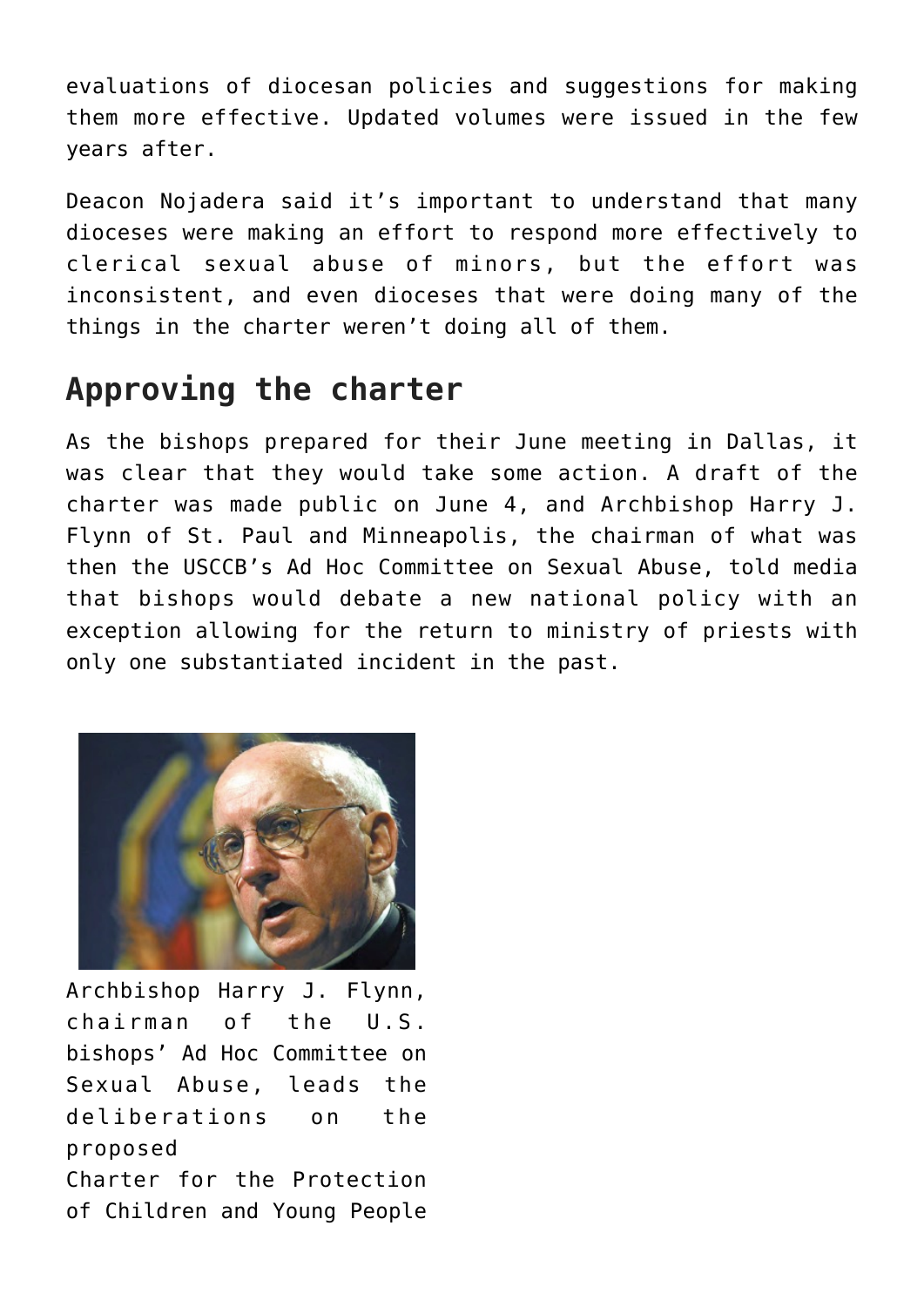on June 14, 2002. CNS photo/Bob Roller

According to media coverage of the bishops' meeting in Dallas, held June 13-15, 2002, then-Bishop Gregory said the sexual abuse crisis was "perhaps the gravest crisis we have faced."

"We did not go far enough to ensure that every child and minor was safe from sexual abuse. Rightfully, the faithful are questioning why we failed to take the necessary steps," Bishop Gregory said.

Cardinal Law issued a "profound apology" to his brother bishops behind closed doors; he would eventually resign as archbishop of Boston in December 2002. By the time the bishops discussed the charter in open session, they had agreed that all clerics with even one substantiated allegation must be permanently removed from ministry.

The prelates heard from lay Catholics and survivors of clerical sexual abuse, as well as from R. Scott Appleby, a professor at the University of Notre Dame, who said, in part: "The root of the problem is the lack of accountability on the part of the bishops, which allowed a severe moral failure on the part of some priests and bishops to put the legacy, reputation and good work of the Church in peril. The lack of accountability, in turn, was fostered by a closed clerical culture that infects the priesthood, isolating some priests and bishops from the faithful and from one another."

While it was unfair to blame all bishops, or all priests, the bishops had to act to respond to a crisis that was moral, pastoral and institutional, and he suggested they do so by elevating lay leadership, Appleby said in remarks that were published in full by the New York Times on June 14, 2002. Appleby, now the dean of the Keough School for Global Affairs at Notre Dame, did not respond to a request for comment for this article.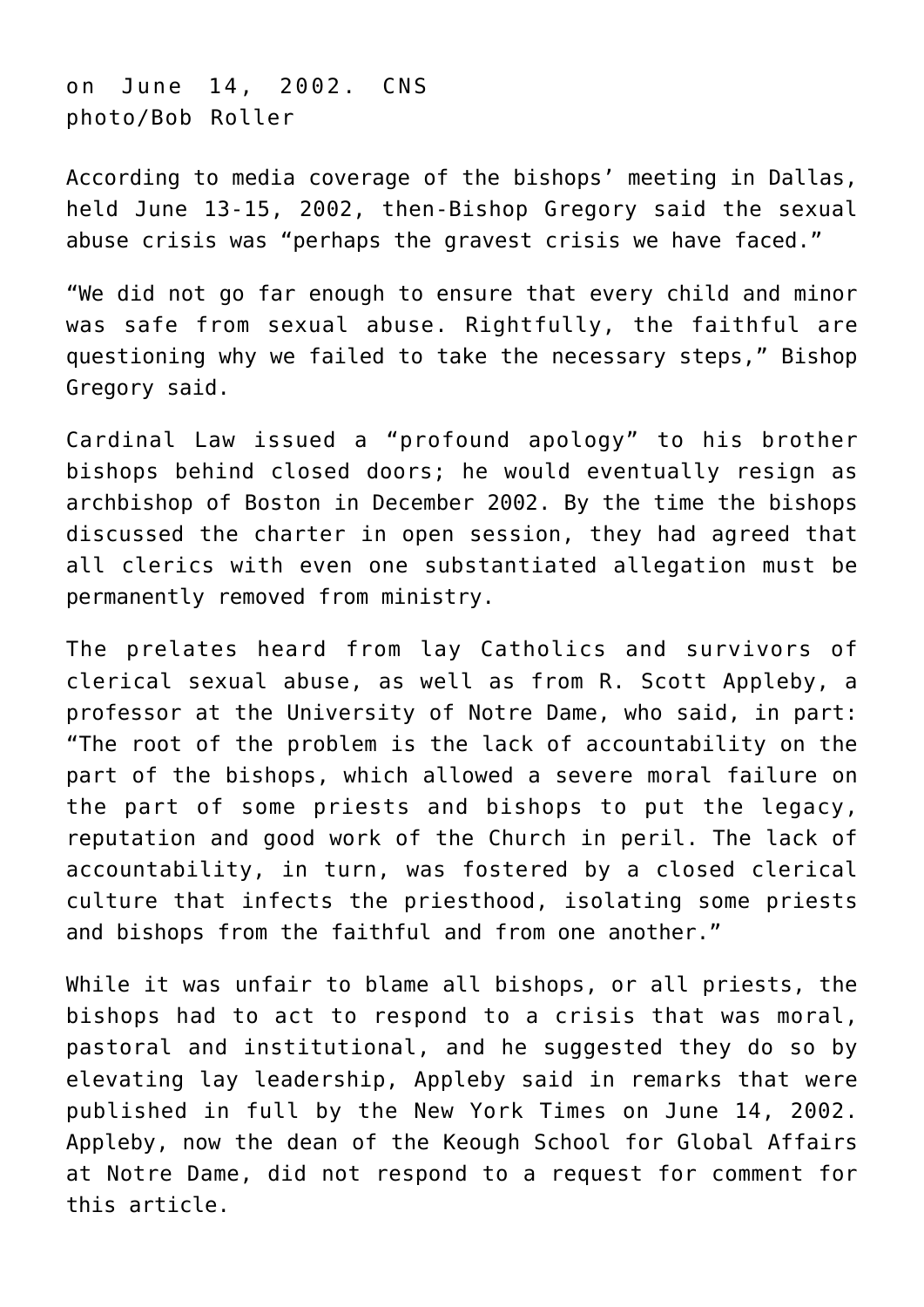

Former U.S. bishops' conference vice president Bishop William S. Skylstad and then-president Bishop Wilton D. Gregory applaud the bishops' vote approving their Charter for the Protection of Children and Young People on June 14 in Dallas. CNS photo/Reuters

In the end, the bishops voted 239-13 to approve the charter, and dioceses began to implement its requirements by establishing victim assistance ministries, starting safe environment programs and removing priests who had abused minors from ministry, if they had not already done so. The charter also required background checks for clergy and others who work with children, and it called for annual audits to make sure dioceses were following the charter.

But the process was not yet over, as the Holy See wanted to review the charter, and expressed concern about due process for accused clerics. In October 2002, a U.S.-Vatican commission met in Rome. It included then-Bishop Gregory, the late Cardinal Francis George of Chicago, the late Bishop Thomas Doran of Rockford, Illinois, then-Archbishop and later Cardinal William Levada of San Francisco and then-Bishop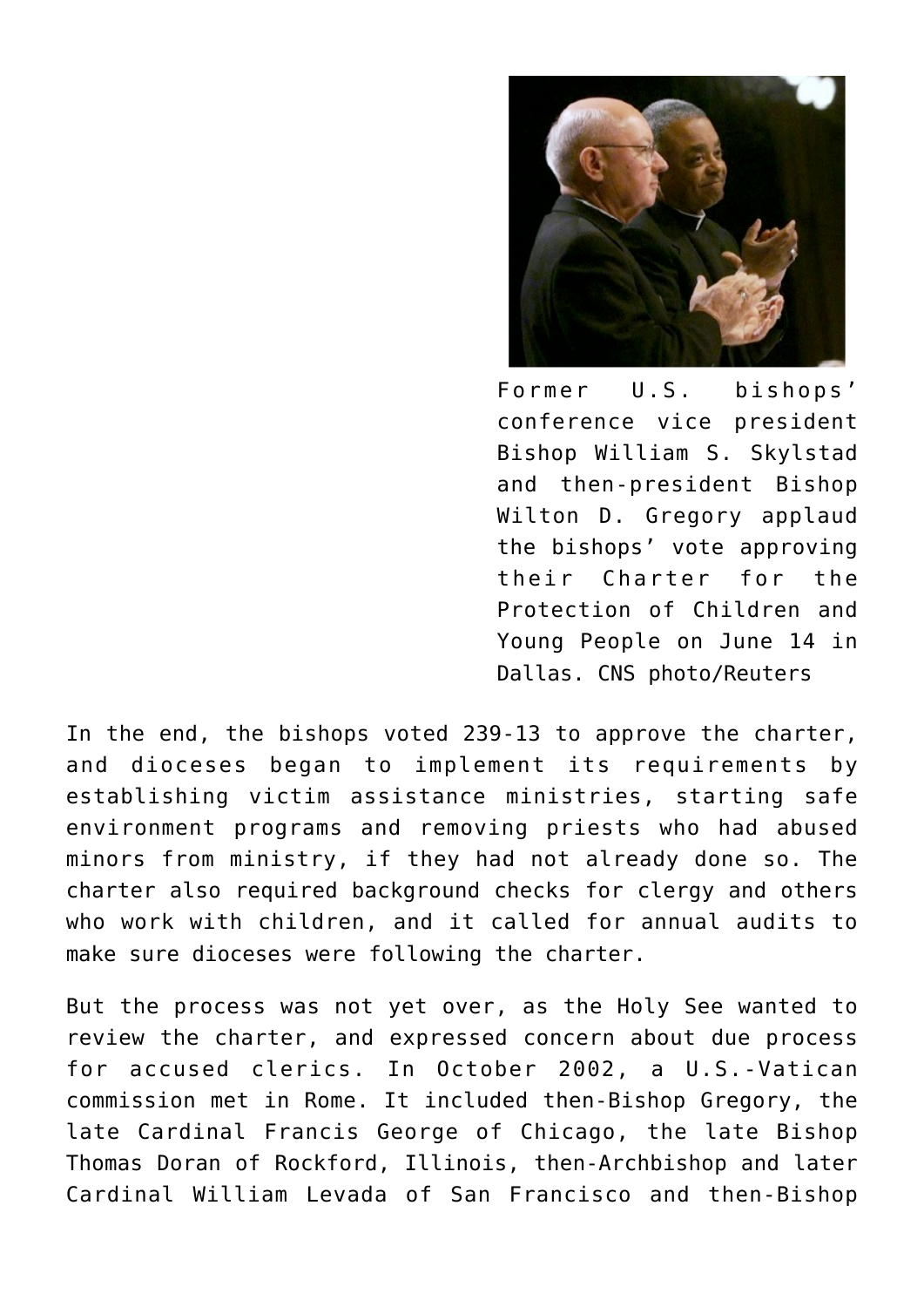William Lori of Bridgeport, Connecticut, who is now archbishop of Baltimore.

Eventually, it was agreed that priests who were accused would be entitled to canonical trials, something that had been a problem because of the canonical statute of limitations. The Vatican agreed that the statute of limitations could be waived, allowing the bishops of the United States to proceed with implementing the charter and the accompanying "essential norms" — the policies and procedures relating to the charter, which were approved by the Vatican in 2003.



*"We did not go far enough to ensure that every child and minor was safe from sexual abuse. Rightfully, the faithful are questioning why we failed to take the necessary steps."* — Then-Bishop Wilton Gregory

#### **A long way to go**

Deacon Nojadera said getting the bishops to agree overwhelmingly to such big changes "must have been the work of the Holy Spirit," though the Holy Spirit must also have worked through the media and the survivors who came forward, too.

"I have every gratitude and appreciation for the survivorvictims who did come forward," Deacon Nojadera said. "Some of them who have shared with me what they had to go through to come forward — it's extremely hard. And that Boston headline, that secular paper  $-$  if it wasn't for that, victims might think they were the only victim of that sin."

Responding to and caring for victim-survivors is the first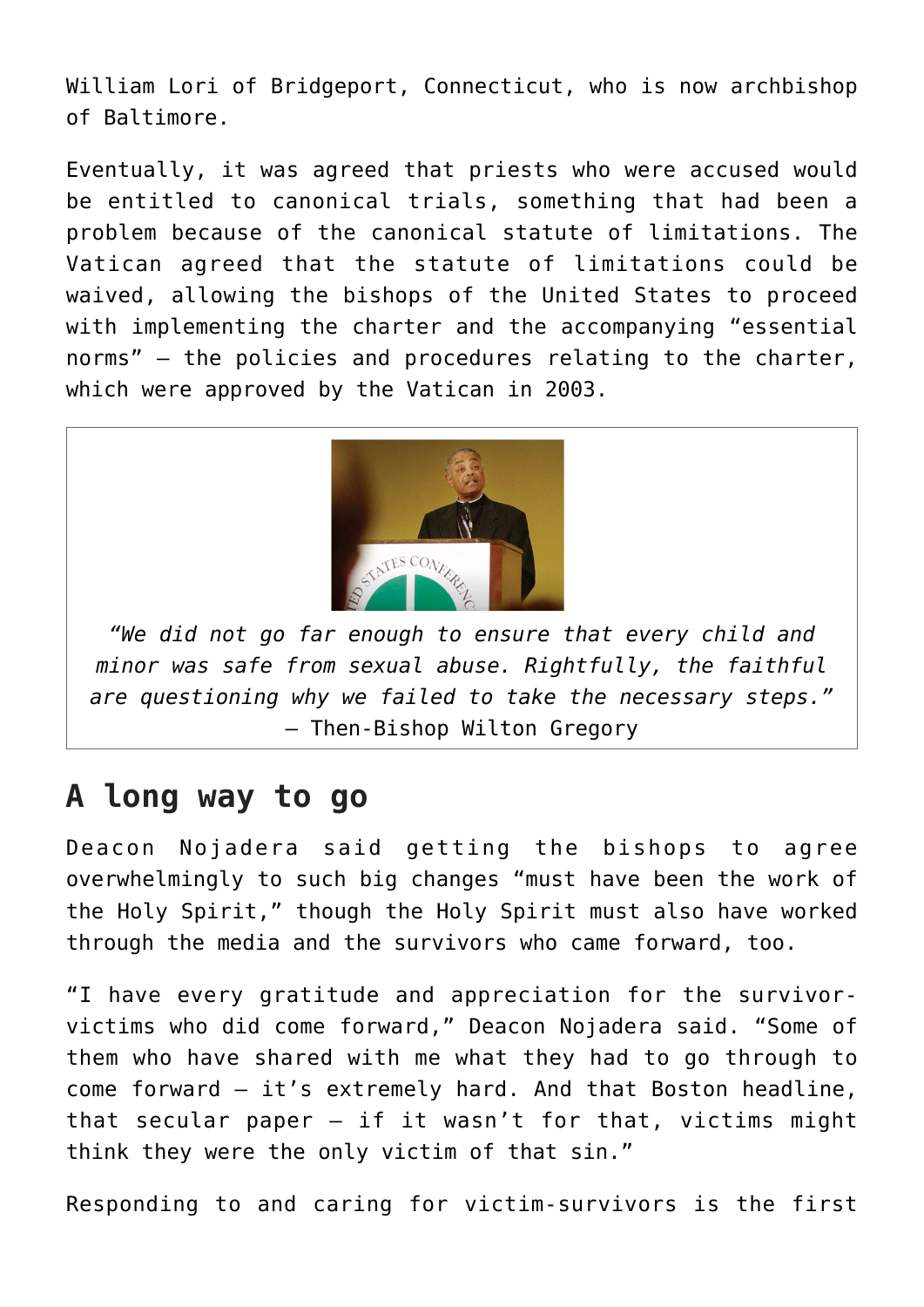article of the charter, which is important, Deacon Nojadera said. So is the insistence on lay involvement and leadership for review boards, and the necessity of zero tolerance for people in ministry who have sexually abused even one child or young person.

"The fact stated here of zero tolerance of abuse, this is being seen as a core value of the Church, not just a priority, because priorities change," he said.

Critics were quick to point out that the charter and its penalties applied only to priests and deacons, as the bishops did not believe they had the authority to discipline one another. Bishops were to engage in "fraternal correction" when it appeared that one of them was not living up to the promises of the charter.

It also only applies to the sexual abuse of minors — that is, children under 18. The abuse of adults, whether they are 18 year-old seminarians or people who have come to priests for counseling or who need assistance because of disabilities, was not addressed.

"We are moving slowly in the right direction, but we still have a long way to go," said Sara Larson, executive director of Awake Milwaukee, a group of lay Catholics that was formed following the summer of 2018, when then-[Cardinal Theodore](https://www.osvnews.com/2020/11/19/experts-abuse-survivors-share-reactions-to-mccarrick-report/) [McCarrick](https://www.osvnews.com/2020/11/19/experts-abuse-survivors-share-reactions-to-mccarrick-report/) was removed from ministry because of allegations that he had abused both minors and adults. (There had been rumors to that effect for years.) The same summer, a [Pennsylvania grand jury](https://www.osvnews.com/2018/08/15/pa-grand-jury-identifies-301-predator-priests/) reported that its investigation found that more than 300 priests had abused more than 1,000 minors over 70 years.

"The biggest problem is that policies and procedures are really important, and they do make a difference, but what we really need as a Church is a much deeper change, and that's a change of culture and a change of heart, and that's not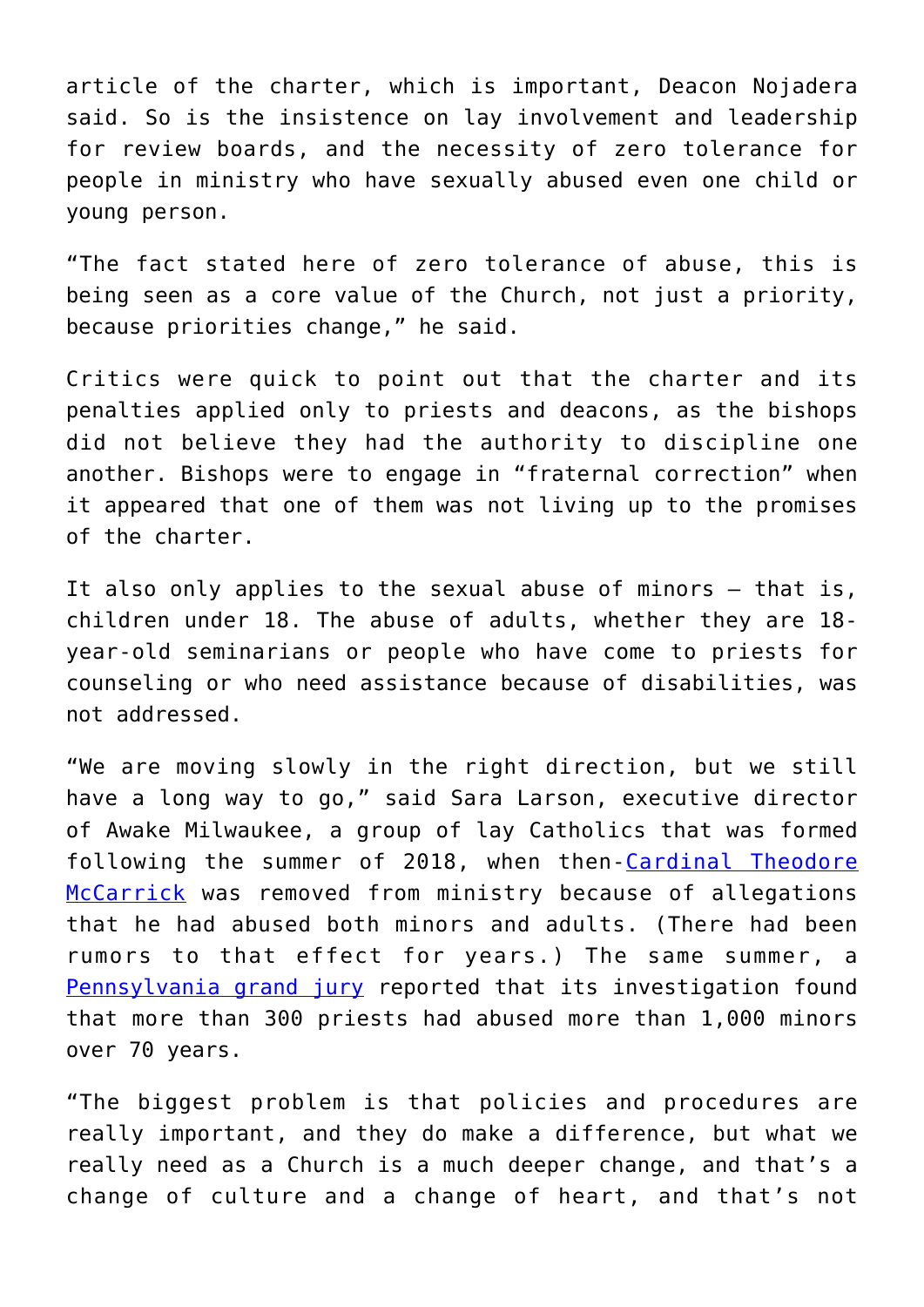something that comes with a policy change," Larson said.

Pitt Green agrees that there is a long way to go, but she is more hopeful now.

"I couldn't be Catholic if it wasn't for the charter," said Pitt Green, who now lives at a retreat house operated by a Catholic religious community and offers pastoral care to people who have suffered trauma or addiction. "My life will never be what it would have been [without being abused]. I can grapple with that much better if I know there aren't going to be as many child victims."

The Church, she said, became a leader in its handling of child sexual abuse after the 2002 Dallas meeting, despite its earlier failures and ongoing faults.

"If you look at the prosecution of child abusers in the 1980s, it was very rare, not just in the Church," she said. "The level of bravery for people to come forward is bigger than people stop and think. … It reflects how ambivalent society is toward child abuse victims even now. It makes me proud that in my church, this is the standard, at least in my country."

*Michelle Martin writes from Illinois.*

#### **Prayer for Healing Victims of Abuse**